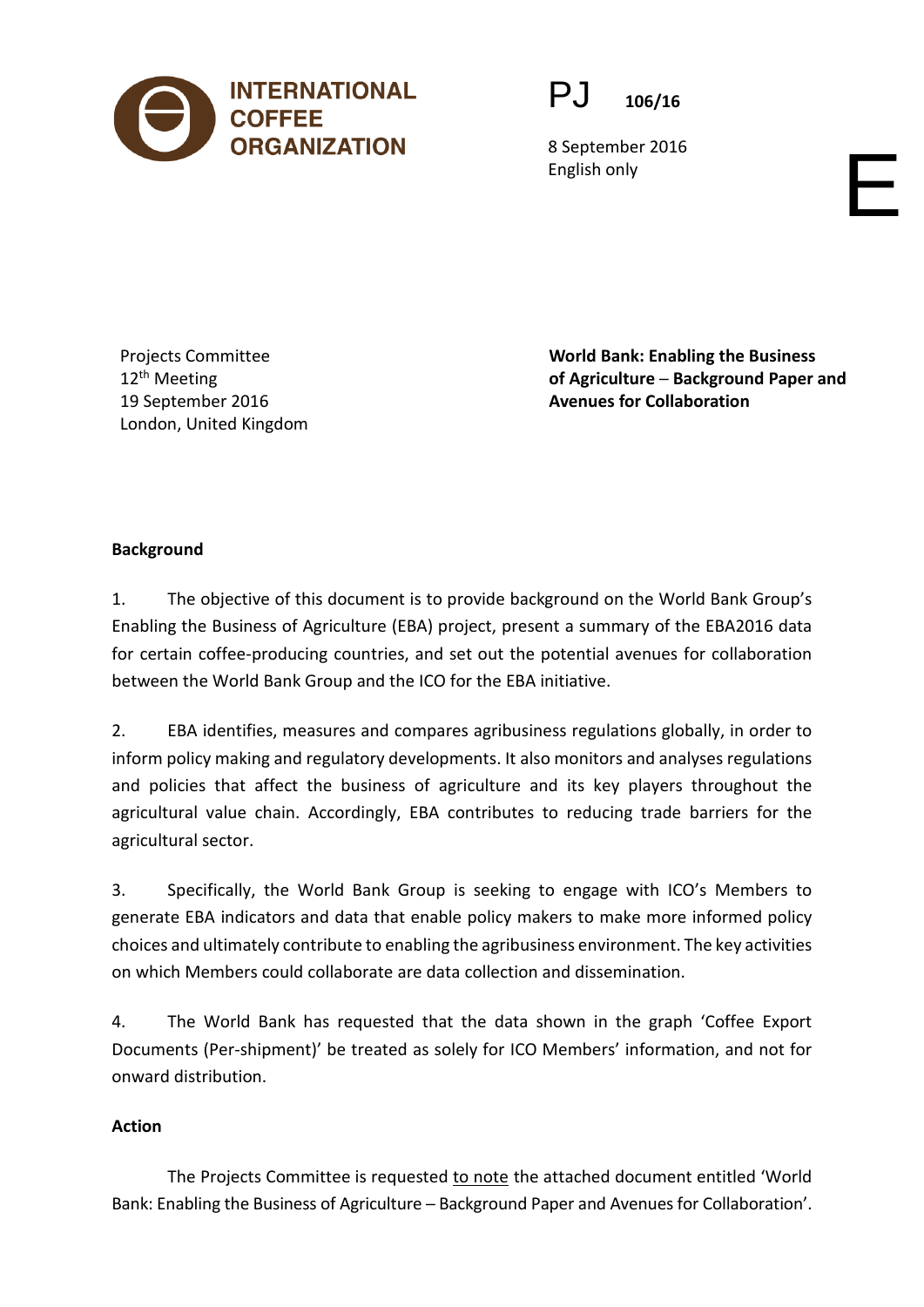### **World Bank:** *Enabling the Business of Agriculture* **Background Paper and Avenues for Collaboration with Members of the International Coffee Organization (ICO)**

### *Background on EBA:*

EBA focuses on identifying, measuring and comparing agribusiness regulations globally, in order to inform policy making and regulatory developments. The project monitors and analyses regulations and policies that affect the business of agriculture and its key players throughout the agricultural value chain. By identifying and monitoring relevant regulations and policies, EBA seeks to provide policy makers with an evidence-backed tool that can be used to foster an enabling environment for local and regional agribusinesses to take root and thrive.

EBA has been designed to address the most critical regulatory issues relating to production inputs and market enablers that help farmers, firms and producers to sell their goods and services. The EBA2016 Report, launched in January 2016, covers 40 countries and provides scored indicators for six of these topic areas: seed, fertilizer, machinery, finance, markets and transport. The EBA2017 Report, to be published in January 2017, will expand to cover 22 additional countries (see Annex 1) and score other areas relevant for agricultural development, including livestock and water. Data is also collected in the areas of environmental sustainability, gender, information and communication technology and land.

The EBA markets topic specifically focuses on the regulatory requirements that apply to agribusinesses trading in a pre-selected agricultural product for both domestic and export markets, such as memberships, licenses, and per-shipment documents. Agricultural products are selected for each country based on official export data sourced from the UN Comtrade Database, using data from 2009– 13. For EBA2017, coffee was selected in seven of the 62 countries studied (Burundi, Colombia, Ethiopia, Lao PDR, Nicaragua, Peru, and Uganda). Preliminary data<sup>[1](#page-1-0)</sup> on the time and cost to obtain all agriculture- and coffee-specific documents to export a theoretical consignment of 10 MR of coffee is set out in the following table –



<span id="page-1-0"></span><sup>&</sup>lt;u>.</u> <sup>1</sup> Data validation and verification is ongoing.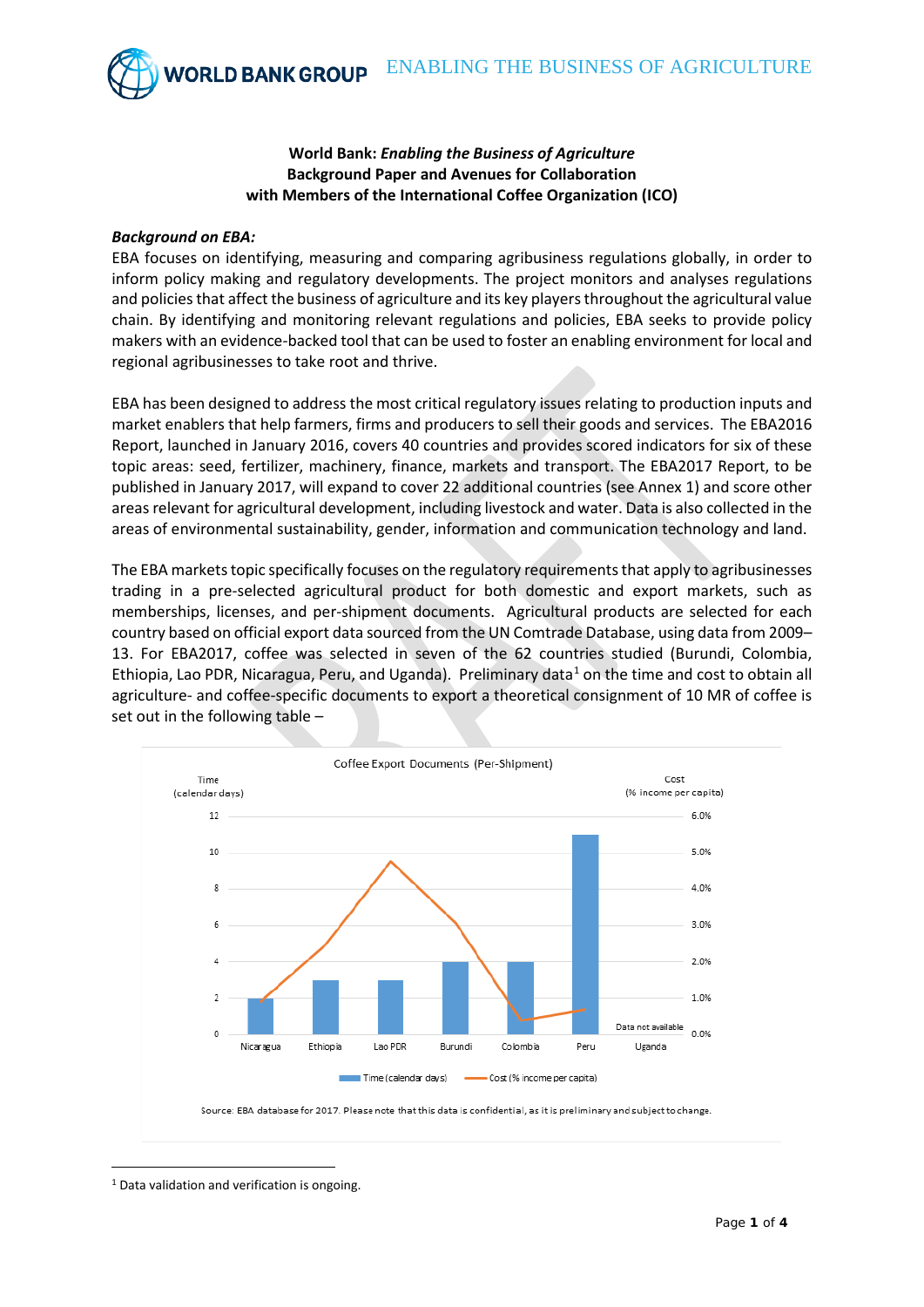As the table shows, the time to obtain the necessary documents ranges from two to four days in all countries except Peru, where it takes eleven days. Cost, on the other hand, varies more significantly, being highest in Lao PDR, at 4.8% of income per capita, and lowest in Colombia, at 0.4% of income per capita. Such information can allow governments to compare important aspects of the business environment in their country both within their region and also within a given product category across the world.

#### *Avenues for collaboration between the EBA project and ICO Members:*

Incorporating sector-specific expertise is central to the execution, dissemination, and development of EBA. To date, the EBA team has made special efforts to draw on findings in literature and the experience of relevant experts to target key issues within the different topic areas being studied. Feedback from a variety of stakeholders, including intergovernmental organizations, sector-specific organizations, academics, and private sector actors, is continually being collected and considered for the project's indicators and questionnaires.

EBA sees a benefit in liaising with ICO Members, as part of its effort to develop indicators that are relevant to the production, marketing and export of coffee beans, and to collect information on the regulatory obstacles faced by agribusinesses in these contexts. As the ICO brings together both exporting and importing Governments to tackle the challenges facing the world coffee sector through international cooperation, and represents 95% of world coffee production and 83% of world consumption, the EBA team sees great value in collaborating with ICO Members in this endeavour. Furthermore, EBA provides governments with information and analysis that can inform policymaking and trigger reforms based on the examples of other countries and the outcomes they wish to achieve. In this way, indicators can be a useful tool to assist ICO Members in strengthening the global coffee sector and promoting its sustainable expansion in a market-based environment for the betterment of all participants.

Several possible avenues of cooperation between the *World Bank Group* and ICO Members on the EBA initiative could be explored:

- 1. Topic and data analysis
- ICO Members and EBA could engage in technical collaboration on the project's approach to key issues in the coffee sector. Indicator areas, practice-related metrics, and questionnaires could be shared with ICO Members in advance of the next data collection cycle, and the ICO in turn could provide feedback on the EBA methodology and substantive focus.
- ICO Members and EBA could cooperate on outreach to coffee federations, corporate stakeholders, and other relevant actors for review of the questionnaires, methodology, and data collected.
- 2. Data collection:
- In the next data collection cycle, EBA could work together with ICO Members to obtain country-level data on regulatory frameworks and the associated costs of compliance. Specifically, ICO Members could connect EBA with national coffee associations and agribusinesses working in the coffee sector in relevant countries to help encourage participation by such actors in the project and improve questionnaire response rates.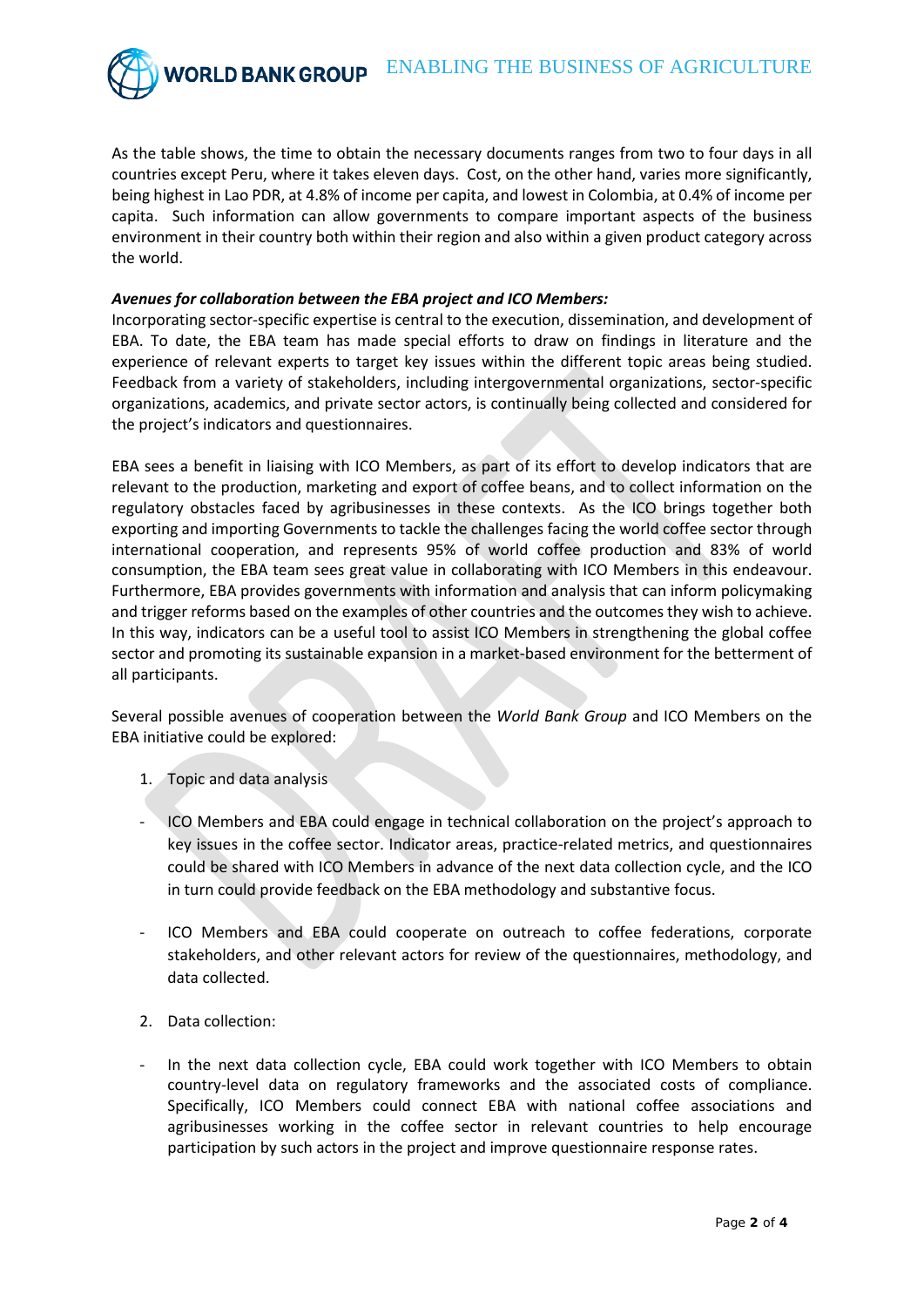

- For in-country missions in relevant countries, EBA and ICO Members could work together to engage government officials and local private sector actors to collect data, by holding meetings and larger events to discuss the regulation of the coffee sector.
- 3. Dissemination
- EBA could co-host events to disseminate EBA reports amongst ICO Members and private sector actors in the coffee sector, to obtain their feedback on the data and prompt discussions regarding the potential for policy and regulatory reforms.
- EBA could explore with the ICO to the possibility of co-publishing a short report in early 2017 using EBA data for the seven coffee-producing countries. This report could highlight the particular challenges faced in the coffee sector and compare regulatory frameworks in a more in depth manner.

The team appreciates your consideration of the above elements and looks forward to continuing the dialogue to establish a framework for future collaboration.